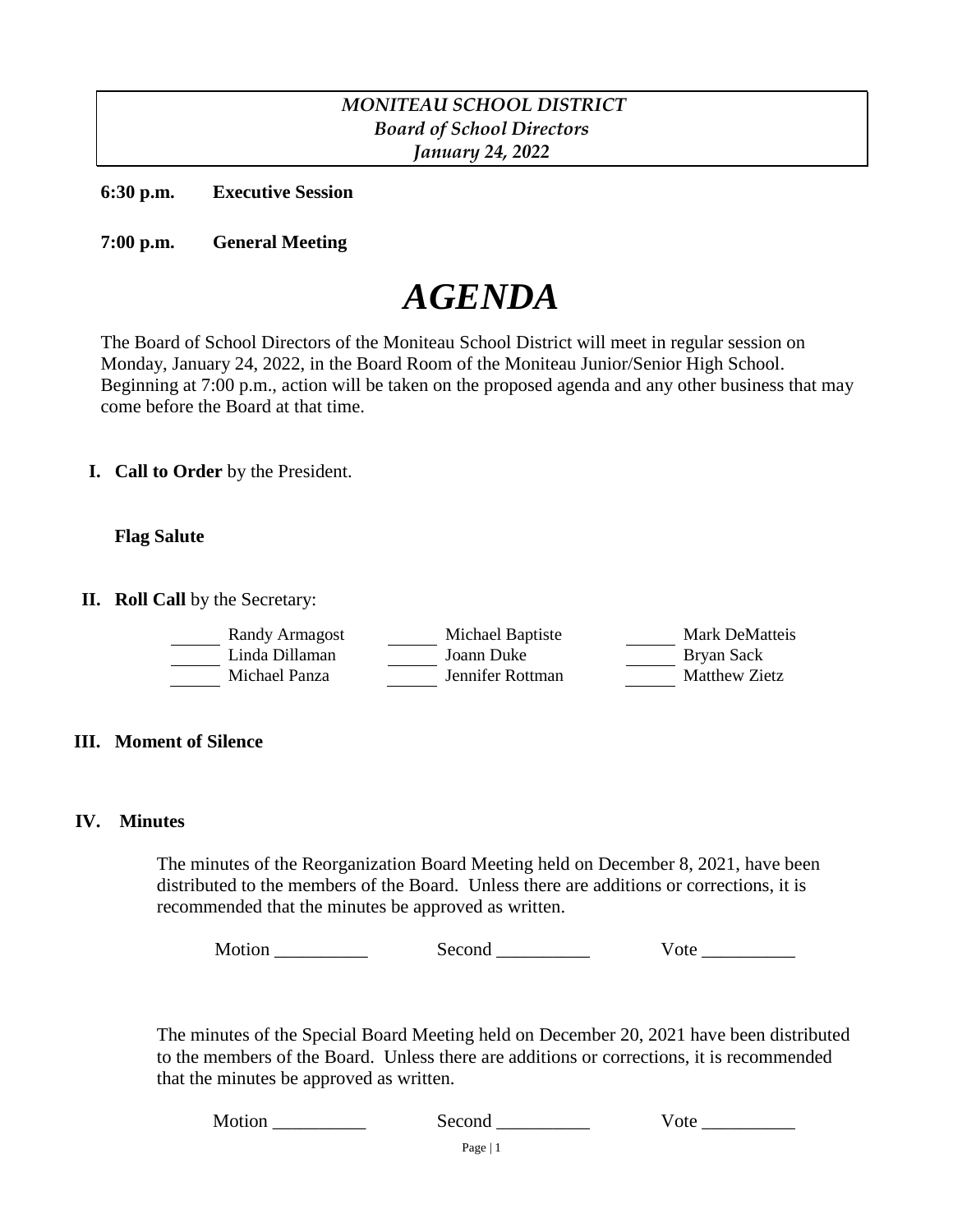The minutes of the Work Session Meeting held on January 10, 2022 have been distributed to the members of the Board. Unless there are additions or corrections, it is recommended that the minutes be approved as written.

| Motion | Second | v ote |
|--------|--------|-------|
|--------|--------|-------|

## **V. Communications**

## **A. Public Communications**

#### **B. Reports of Board Sub-Committees**

| Legislative                  | Athletic/Extracurricular Activities |
|------------------------------|-------------------------------------|
| Meet & Discuss               | Finance                             |
| <b>Buildings and Grounds</b> | Vocational/Technical                |
| Curriculum                   | Technology                          |
| Policy                       | Act 48                              |
| Safety                       | Transportation                      |

#### **C. Superintendent's Report** – Mrs. Schnelle

## **D. Staff Communications**

## **VI. Old Business-NONE**

#### **VII. Personnel**

Recommend the Board approve:

- 1. Reegan Hanley as a Computer Technician I position, pending receipt of all necessary paperwork.
- 2. The resignation of Brianne Young, effective March 11, 2022 and approve the anticipated posting of the position.
- 3. The resignation of Ashley Travis, with her last day of employment as February 2, 2022 and approve posting the position. Ashley will remain on the Substitute Paraprofessional list and added to the Substitute Monitor list and Dassa McKinney Elementary school for the 2021-2022 school year.
- 4. Dennis Martin as a Virtual Academy Facilitator for the second semester of the 2021- 2022 school year.
- 5. Leslie Fallen, school nurse to the Extended School Day Program at Dassa McKinney Elementary. The pay rate will be \$40 per hour and will not work more than 6.25 hrs. per week.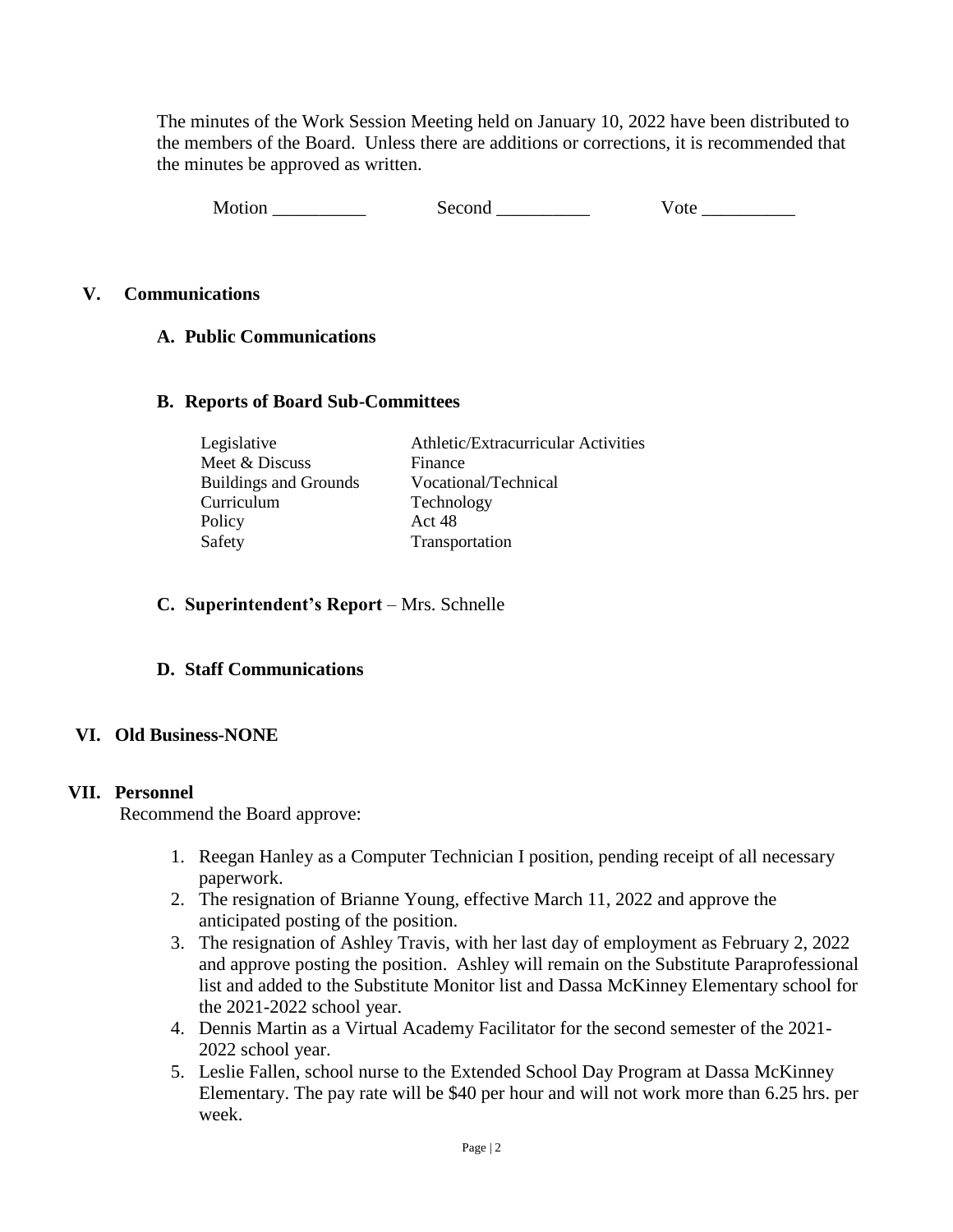- 6. Wendy Taylor as the Special Education Department Chair for the remaining 2021-2022 school year.
- 7. The following individuals as ACT 86 Substitute Teachers, pending the receipt of all necessary paperwork.



- 8. Kelly Rugg Kohlmeyer as Head Competitive Spirit Cheer Coach for the remainder of the 2021-2022 school year.
- 9. The following as volunteers for the 2021-2022 school year, pending receipt of all necessary paperwork.

| Fae Gibson               | Volunteer Throwing Coach                          |
|--------------------------|---------------------------------------------------|
| Kristin Auvil            | Volunteer girls basketball coach                  |
| Stephanie Smith          | Volunteer Chaperone Competitive Cheer Trip        |
| Nicole Fox               | HS ensemble for musical                           |
| Nicole Laborie           | Pit Musician for musical                          |
| James Weltman            | HS musical                                        |
| <b>Kathy Groves</b>      | HS musical                                        |
| Michael Baptiste         | Dassa classroom helper                            |
| Shawna Badges-Canning    | Dassa parties & chaperone                         |
| Kristina Snyder          | Dassa parties, chaperone & Library                |
| Rachel Burd              | Dassa parties                                     |
| Marlee Smith             | Dassa classroom reader & parties                  |
| Amanda Ripple            | HS chaperone & musical, Dassa parties & chaperone |
| Calvin Ripple            | HS chaperone & musical, Dassa parties & chaperone |
| <b>Brittney Larimore</b> | Dassa club, parties, chaperone & PTO              |
| Melissa O'Leath          | Dassa parties, chaperone & PTO                    |
| Tawni Stephens           | Dassa parties & chaperone                         |
| <b>Jason Anderson</b>    | Dassa parties & chaperone                         |
| Karen Marmie             | Dassa parties & chaperone                         |
| Cathy Link               | Dassa parties & chaperone                         |
| Amber Whittington        | Dassa parties & chaperone                         |

| Recommend the Board approve the Personnel Items: |        |      |  |  |  |
|--------------------------------------------------|--------|------|--|--|--|
| Motion                                           | Second | Vote |  |  |  |
|                                                  |        |      |  |  |  |

# **VIII. Conference Request-NONE**

## **IX. Field Trip Request**

Recommend the Board approve:

1. Approximately 50 vocal ensembles to Orlando, FL on November 23-29, 2023 to perform at the "Candle Light Processional", at a cost of \$250 to the district.

| Recommend the Board approve the Field Trip Item: |        |      |  |  |
|--------------------------------------------------|--------|------|--|--|
| Motion                                           | Second | Vote |  |  |
|                                                  |        |      |  |  |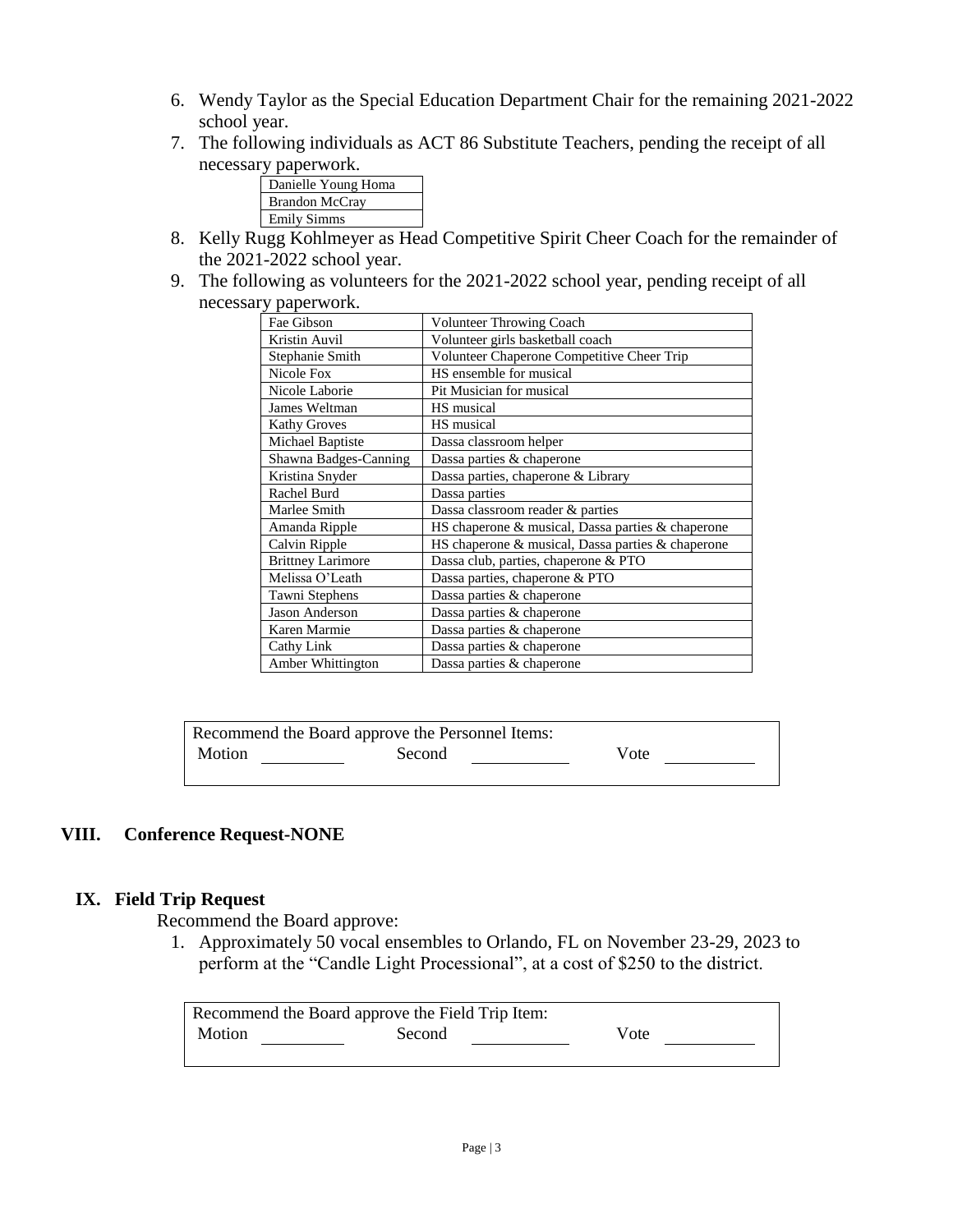## **X. Miscellaneous New Business**

Recommend the Board approve:

- 1. Homebound Instruction request for student HB#22-01.
- 2. Homebound Instruction request for student HB#22-02.
- 3. Memorandum of Understanding between Moniteau School District and the Moniteau Education Association for a fulltime interventionist instead of two half time interventionist funded by the Elementary and Secondary School Emergency Relief funds.
- 4. The course guides for the 2022-2023 school year.

| Recommend the Board approve Miscellaneous New Business Items: |        |      |  |
|---------------------------------------------------------------|--------|------|--|
| Motion                                                        | Second | Vote |  |

## **X. Finances**

Recommend the Board Approve:

| 1. | Recommend acceptance of the Financial Reports pending final audit. |                    |
|----|--------------------------------------------------------------------|--------------------|
|    | Financial Reports as of:                                           | November 30, 2021  |
|    | General Fund - First National Bank                                 | \$<br>7,684,144.23 |
|    | Pennsylvania Local Government<br><b>Investment Trust</b>           | 3,083.35           |
|    | <b>Total General Fund</b>                                          | \$<br>7,687,227.58 |
|    | Payroll Fund - First National Bank                                 | \$                 |
|    | Capital Projects Fund                                              | \$<br>950.93*      |
|    | <b>HS Student Activity Fund</b>                                    | 18,211.69          |
|    | Principal's / Student Body Fund - Secondary                        | \$<br>37,517.11    |
|    | Principal's/ Student Body Fund - Elementary                        | \$<br>27,313.84    |
|    | Athletic Fund                                                      | \$<br>11,203.76    |
|    | Food Service Fund                                                  | \$<br>369,067.60   |
|    | Electronic Payments for Month Ended<br>10/31/2021                  | 826,274.49         |
|    |                                                                    |                    |

\*Account to be closed and balance transferred to general fund after audit.

2. Recommend approval of payment of bills, pending final audit in the amount of \$1,996,222.55. This total consists of \$467,400.79 in pre-paid November 2022 bills, \$826,274.49 in November 2022 Electronic Disbursements and \$702,547.27 for 2021- 2022 in December Bills.